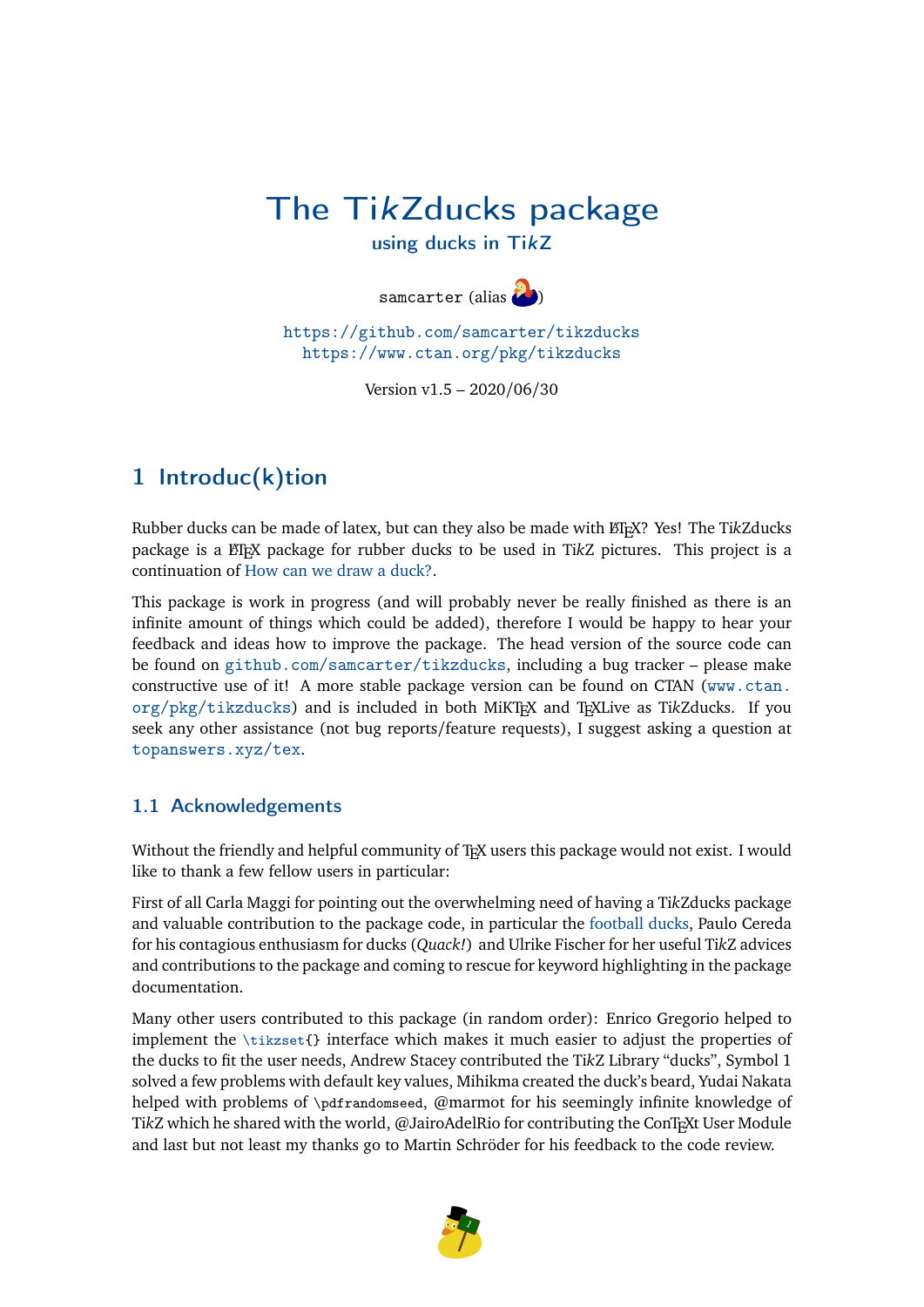<span id="page-1-0"></span>The ducks mostly consist of basic geometric shapes drawn in Ti*k*Z. Some of the more complex shapes (e.g. the different hair styles) are first drawn in inkscape (<https://inkscape.org>) and then exported to Ti*k*Z paths using the SVG to TikZ/PGF extension ([https://github.](https://github.com/kjellmf/svg2tikz) [com/kjellmf/svg2tikz](https://github.com/kjellmf/svg2tikz)).

#### 1.2 Dependencies

The Ti*k*Zducks package loads expl3 and Ti*k*Z, which in turn loads the xcolor package (amongst others). If you require one of these packages to be loaded with some option, please consider loading it yourself before the Ti*k*Zducks package or use, e.g.

```
\PassOptionsToPackage{svgnames}{xcolor}
```
It also uses the \usetikzlibrary{patterns} and \usetikzlibrary{calc}.

#### 1.3 License

Copyright  $\circledcirc$  samcarter. Permission is granted to copy, distribute and/or modify this software under the terms of the LaTeX project public licence, version 1.3c or later [http://www.](http://www.latex-project.org/lppl.txt) [latex-project.org/lppl.txt](http://www.latex-project.org/lppl.txt).

The shown example ducks are purely fictional characters, any resemblance to real ducks or persons is purely coincidental and no copyright infringement is intended.

### 2 Usage

The basic usage is fairly simple, to draw a duck:



To customise this basic duck, the package uses pgf keys. For almost all parts the colour can be changed using <shape name>=<colour name>. For example to change the colour of the duck:



If the keyword consists of multiples words, it works both with and without spaces. In the following usually the version without spaces is given.

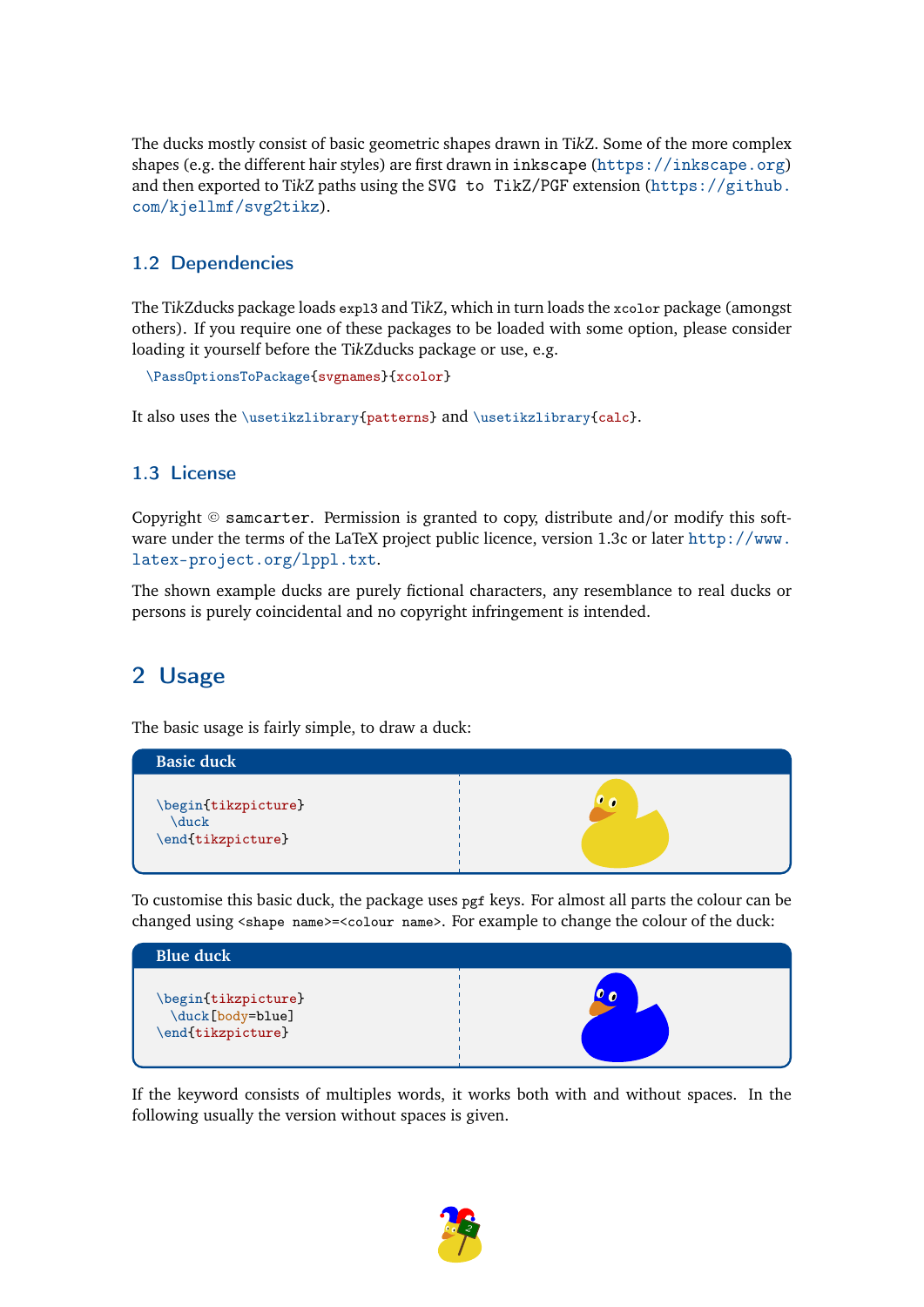<span id="page-2-0"></span>In addition to the keys defined in this package, all usual Ti*k*Z and pgf keys can also be used. For example if the size of the ducks should be changed or shifted:



To make the usage easier for the Ti*k*Z-savvy users, Andrew Stacey contributed a Ti*k*Z library. It can be loaded with \usetikzlibrary{ducks}. In addition to the normal functionality of the Ti*k*Zducks package, the ducks are now also available as pic. A short example:



For everybody suffering from anatidaephobia, there is also a special option to not draw the duck:



This can also be useful to recycle some of the accessories presented in [2.4.](#page-7-0)

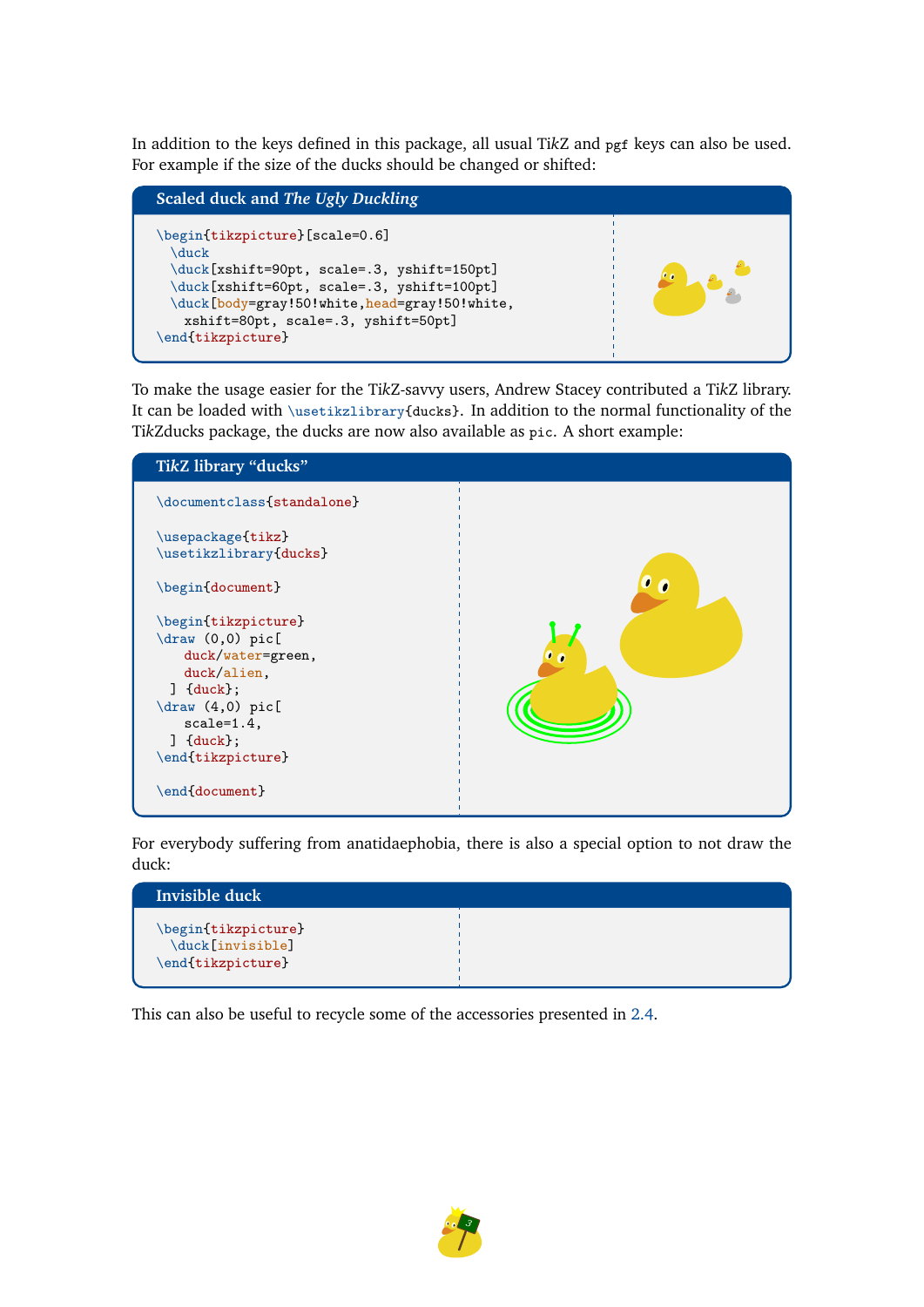<span id="page-3-0"></span>For the TEX purists, there is also a picture mode variant:



And thanks to @JairoAdelRio there is even a ConTEXt User Module available (caveat: some colours might look different):



#### 2.1 Body parts

The various parts of the duck can also be coloured independently, i.e. body, head or bill:



Furthermore using the keywords grumpy, laughing or parrot the shape of the bill can be changed:



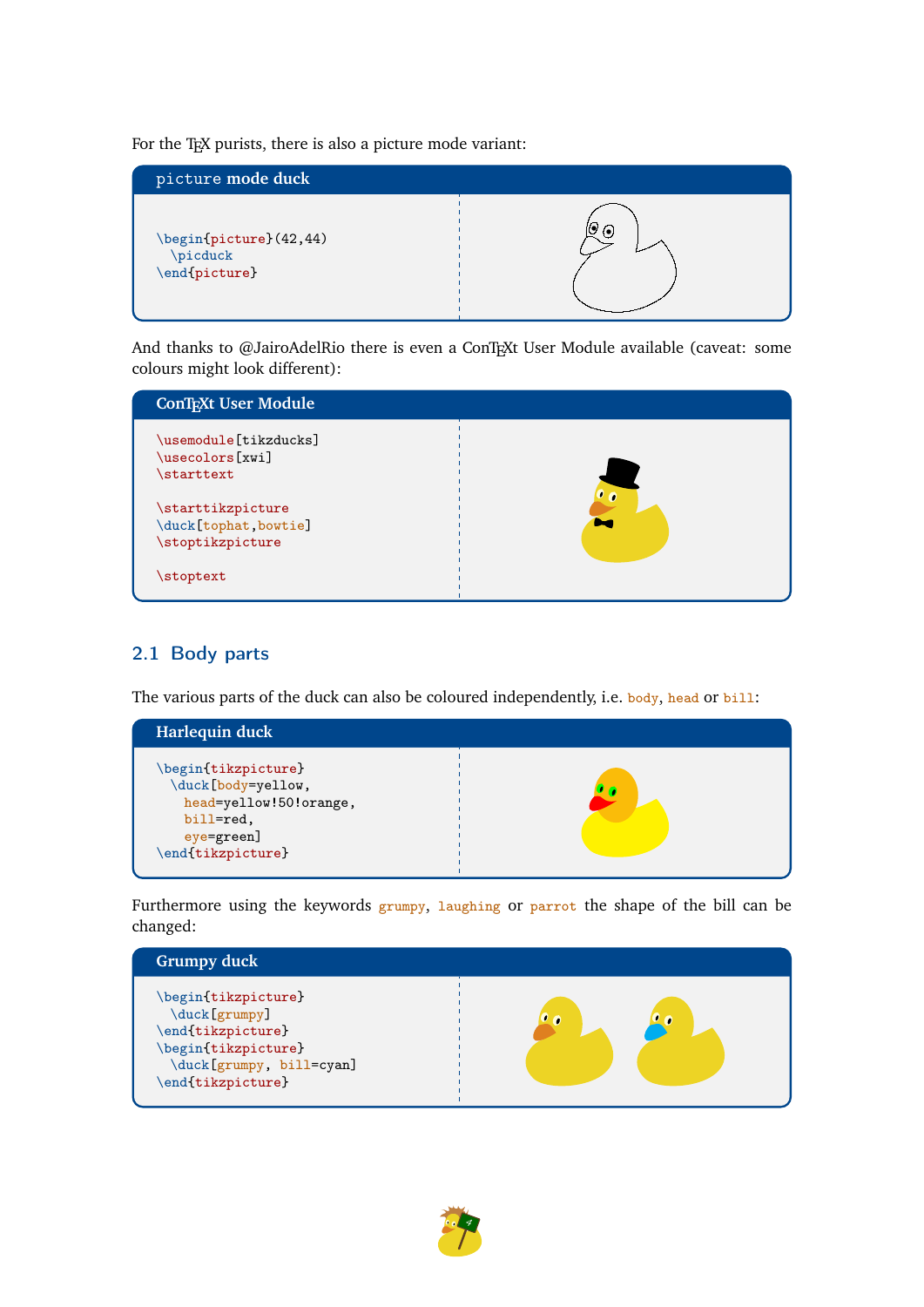<span id="page-4-0"></span>

#### 2.2 Hair styles

Some duck also like to have nice hair cuts, several different hair styles are available:

| Long hair duck                                               |  |
|--------------------------------------------------------------|--|
| \begin{tikzpicture}<br>\duck[longhair]<br>\end{tikzpicture}  |  |
| <b>Short hair duck</b>                                       |  |
| \begin{tikzpicture}<br>\duck[shorthair]<br>\end{tikzpicture} |  |
| Parting hair duck                                            |  |
| \begin{tikzpicture}<br>\duck[parting]<br>\end{tikzpicture}   |  |
| <b>Crazy hair duck</b>                                       |  |
| \begin{tikzpicture}<br>\duck[crazyhair]<br>\end{tikzpicture} |  |

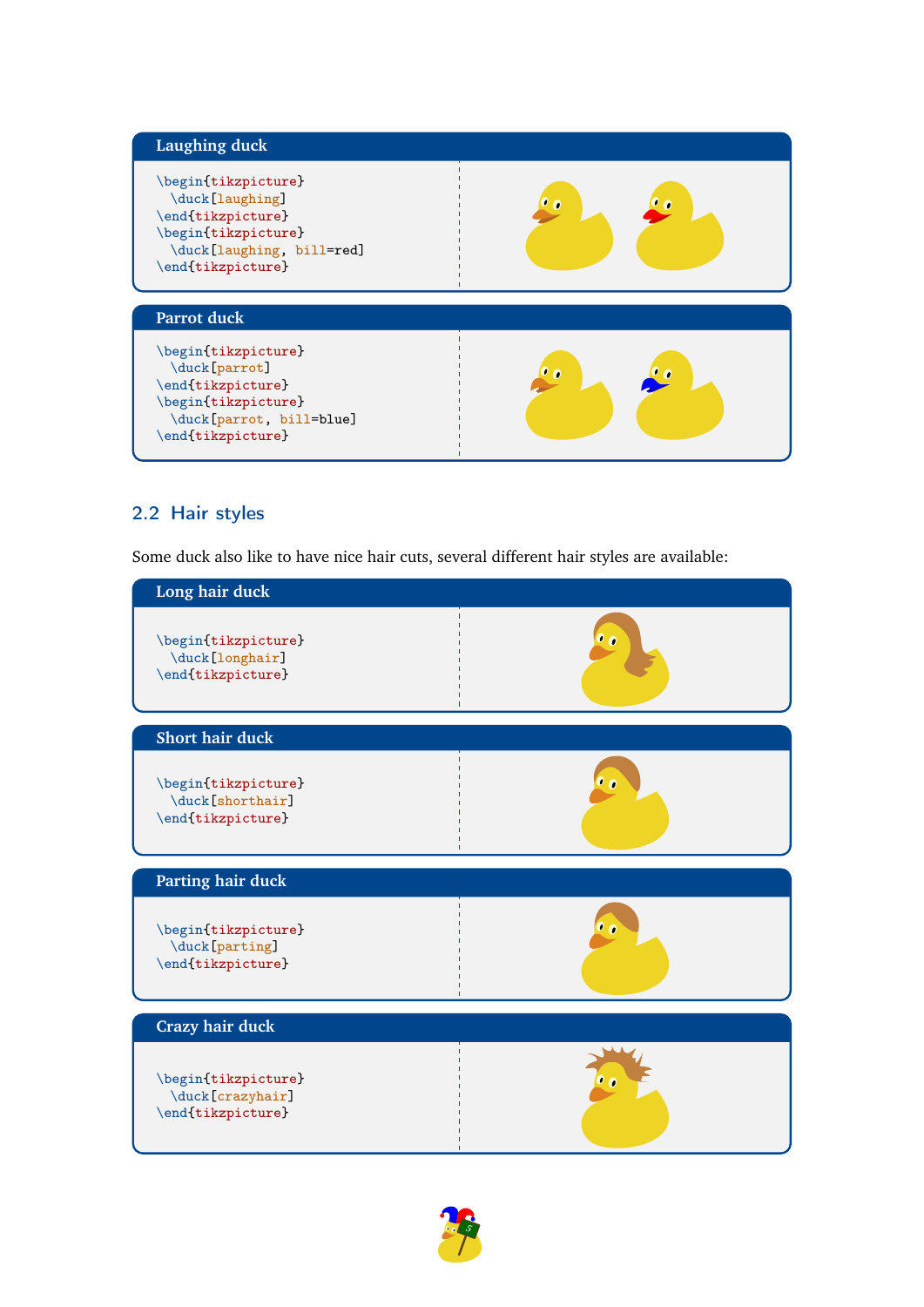<span id="page-5-0"></span>

And of course the colour of each hair style can be adjusted:



Eyebrows and a beard are also part of the package. The colour choice is more tricky for them – if a colour is explicitly specified (eyebrow=<colour name> or beard=<colour name>) this colour is of course used, but if no colour is given, it first falls back to the hair colour and only if the duck does not have any hairs, the default colour is applied.



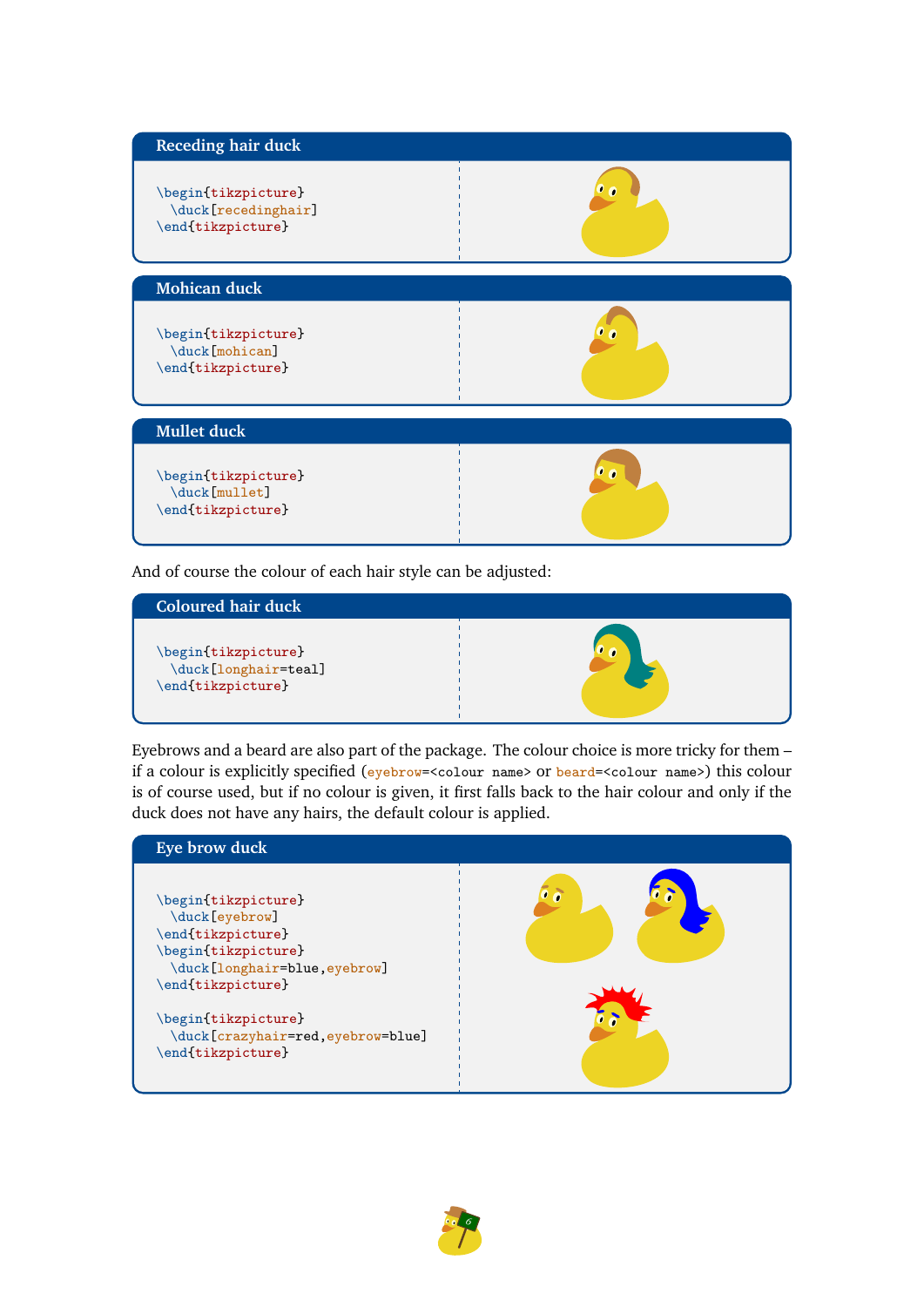<span id="page-6-0"></span>

Please note that not all of the accessories, especially hats, shown in the following sections, will suite every hairstyle. In case the desired combination of hair style and hat does not work well, there is always the possibility to look up the original definition of the hat in the tikzducks source code and recreate it with a more suitable position or size.

#### 2.3 Clothing

A respectable duck needs a suitable wardrobe. It can choose from several different garments. In it's infinite wardrobe these items are available in all colours definable in the current colour model.



 $^{\rm 1}$  The beard is based on an answer by Mihikma, see <https://tex.stackexchange.com/a/401777/36296>

7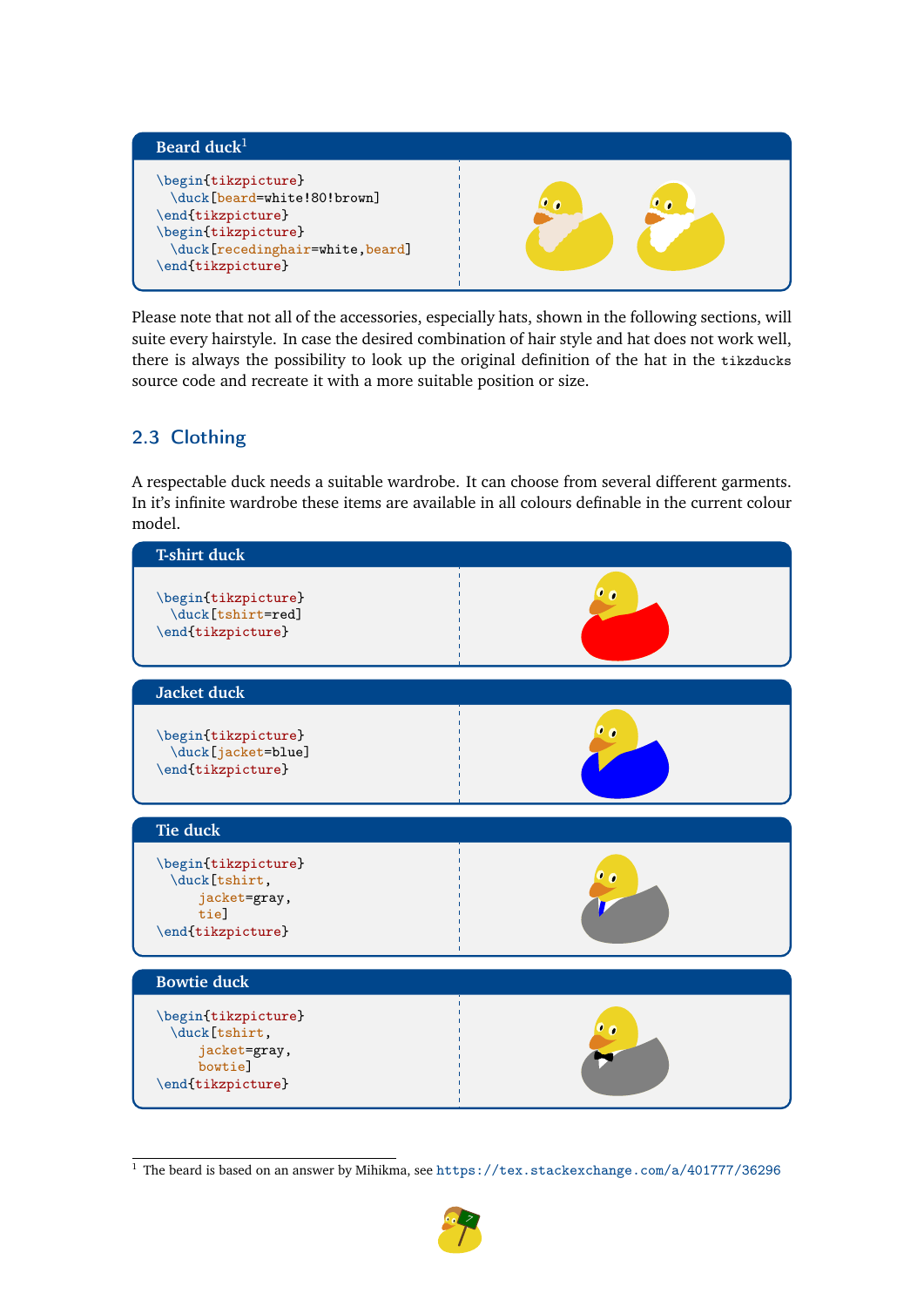<span id="page-7-1"></span>

For more ways to customise the clothing also have a look at the [football ducks in Section](#page-21-0) [5.](#page-21-0)

#### <span id="page-7-0"></span>2.4 Accessories

There is a multitude of things a duck might need. The following examples all also work without specifying a colour, but giving both an example with and one without explicit colour just makes this overview unnecessary long, so only one is given.



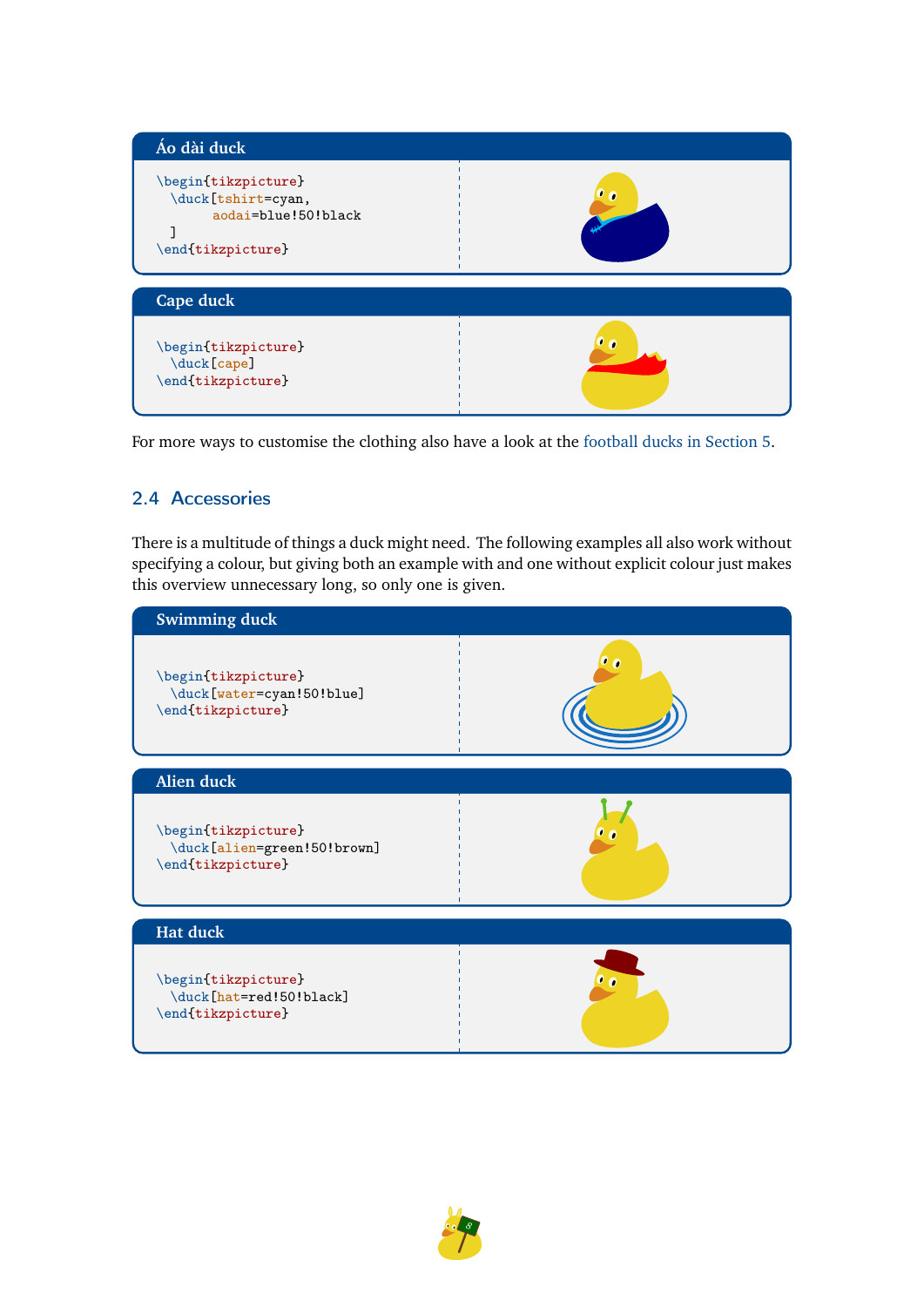## <span id="page-8-0"></span>**Tophat duck** \begin{tikzpicture} \duck[tophat=blue!20!black] \end{tikzpicture} **Strawhat duck** \begin{tikzpicture} \duck[strawhat=brown!50!white, ribbon=gray] \end{tikzpicture} **Basecap duck** \begin{tikzpicture} \duck[cap=red!80!black] \end{tikzpicture} **Conical hat duck** \begin{tikzpicture} \duck[conicalhat=brown] \end{tikzpicture} **Santa Duck** \begin{tikzpicture} \duck[santa=red!80!black, beard=white!80!brown] \end{tikzpicture} **Graduate duck** \begin{tikzpicture} \duck[graduate=gray!20!black, tassel=red!70!black] \end{tikzpicture} **Beret duck** \begin{tikzpicture} \duck[beret=red!70!black] \end{tikzpicture}

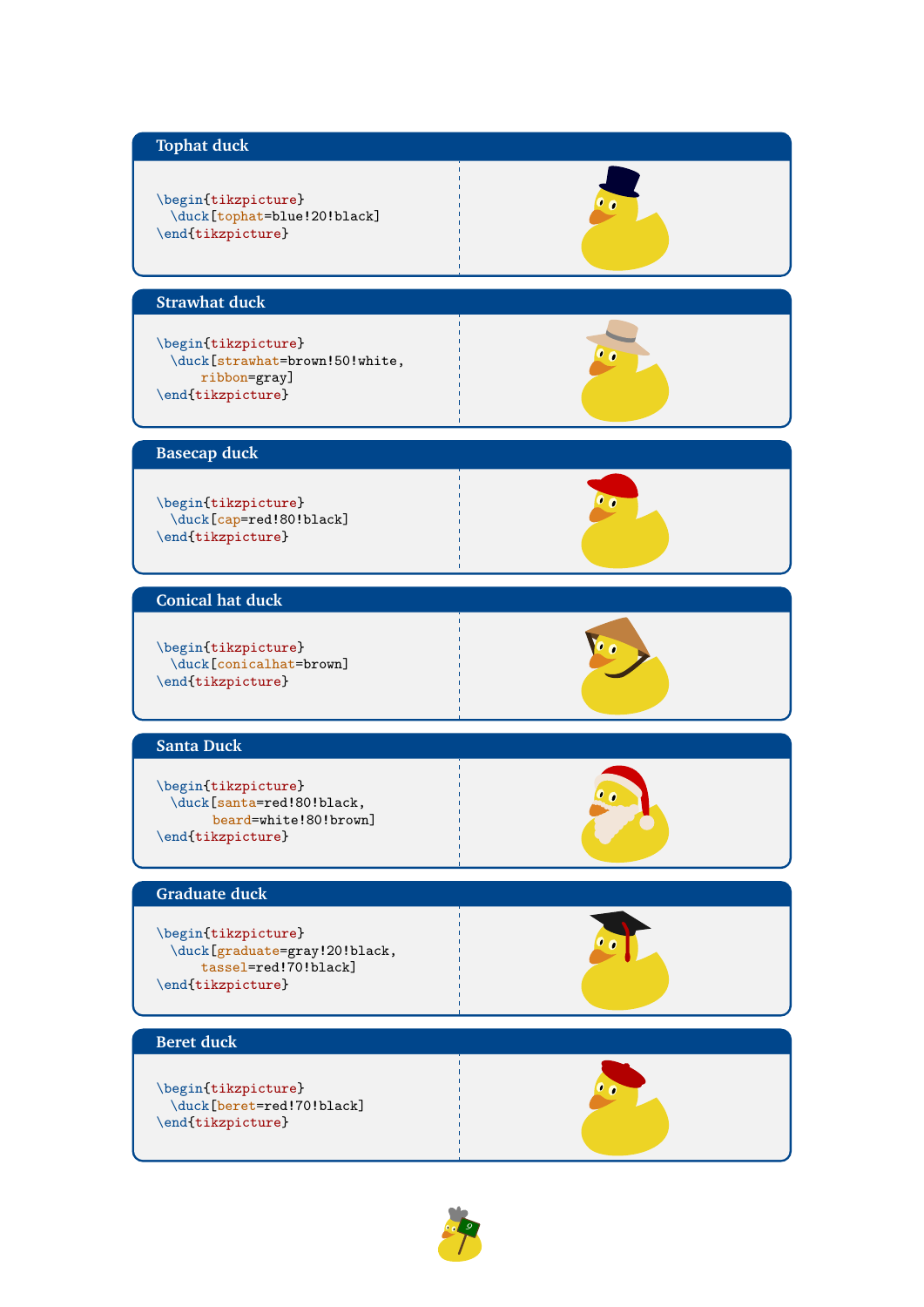#### <span id="page-9-0"></span>**Peaked cap duck**

#### \begin{tikzpicture} \duck[peakedcap=blue!50!black] \end{tikzpicture}

#### **Harlequin duck**

\begin{tikzpicture} \duck[harlequin=blue, niuqelrah=red] \end{tikzpicture}

 $\bullet$   $\bullet$ 

#### **Sailor duck**

\begin{tikzpicture} \duck[sailor=white] \end{tikzpicture}

#### **Crown duck**

\begin{tikzpicture} \duck[body=black!75!white, crown=yellow!70!brown] \end{tikzpicture}

\begin{tikzpicture} \duck[queencrown=gray] \end{tikzpicture} \begin{tikzpicture} \duck[kingcrown=brown!70!red] \end{tikzpicture}

#### **Knight duck**

\begin{tikzpicture} \duck[helmet=gray] \end{tikzpicture}

#### **Viking duck**

\begin{tikzpicture} \duck[viking=gray] \end{tikzpicture}





10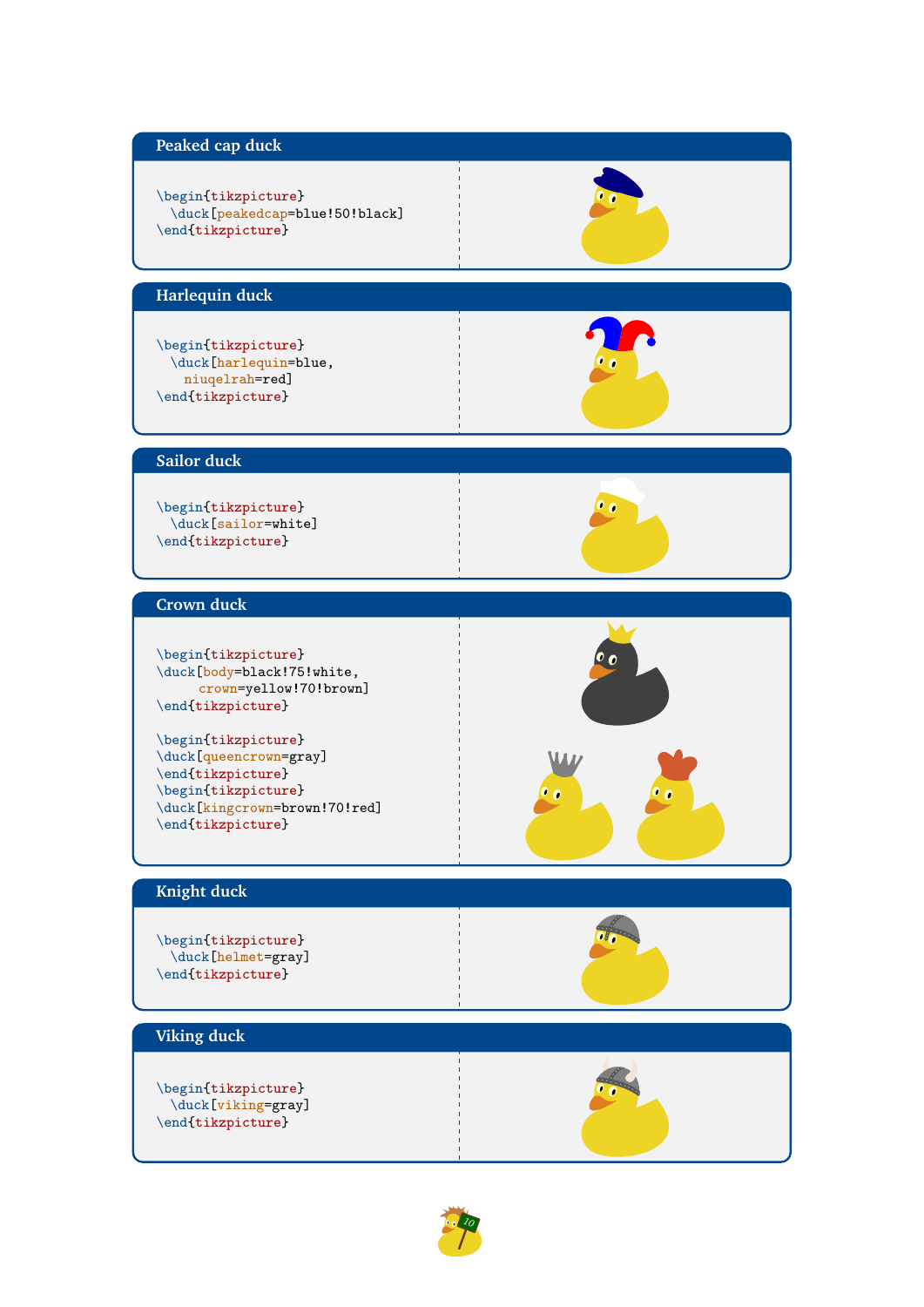<span id="page-10-0"></span>

| Devil duck                                                                                                                                                                        |    |
|-----------------------------------------------------------------------------------------------------------------------------------------------------------------------------------|----|
| \begin{tikzpicture}<br>\duck[devil=red]<br>\end{tikzpicture}                                                                                                                      |    |
| <b>Unicorn</b> duck                                                                                                                                                               |    |
| \begin{tikzpicture}<br>\duck[body=pink,<br>unicorn=magenta!60!violet,<br>longhair=magenta!60!violet]<br>\end{tikzpicture}                                                         |    |
| Bunny duck <sup>2</sup>                                                                                                                                                           |    |
| \begin{tikzpicture}<br>\duck[body=white!80!brown, bill=<br>white!60!brown, bunny]<br>\end{tikzpicture}<br>\begin{tikzpicture}<br>\duck[bunny=red,inear=blue]<br>\end{tikzpicture} |    |
| Sheep duck <sup>3</sup>                                                                                                                                                           |    |
| \begin{tikzpicture}<br>\duck[body=white!80!brown, bill=<br>white!60!brown, sheep]<br>\end{tikzpicture}                                                                            |    |
| Horse duck $4$                                                                                                                                                                    |    |
| \begin{tikzpicture}<br>\duck[body=brown!80!white, longhair<br>=brown!50!black, horsetail]<br>\end{tikzpicture}                                                                    | Co |
| <b>Witch duck</b>                                                                                                                                                                 |    |
| \begin{tikzpicture}<br>\duck[witch=black!50!gray,<br>longhair=red!80!black,<br>jacket=black!50!gray,<br>magicwand]<br>\end{tikzpicture}                                           |    |

 $2$  Unless an explicit colour is specified, the bunny ears will take the body colour as default colour, the inner parts will be drawn in a lighter shade.

 $3$  The in-ear colour of the sheep chosen to be the same as the bill  $4$  If no colour is specified, the horse tail will have the same colour as the hair

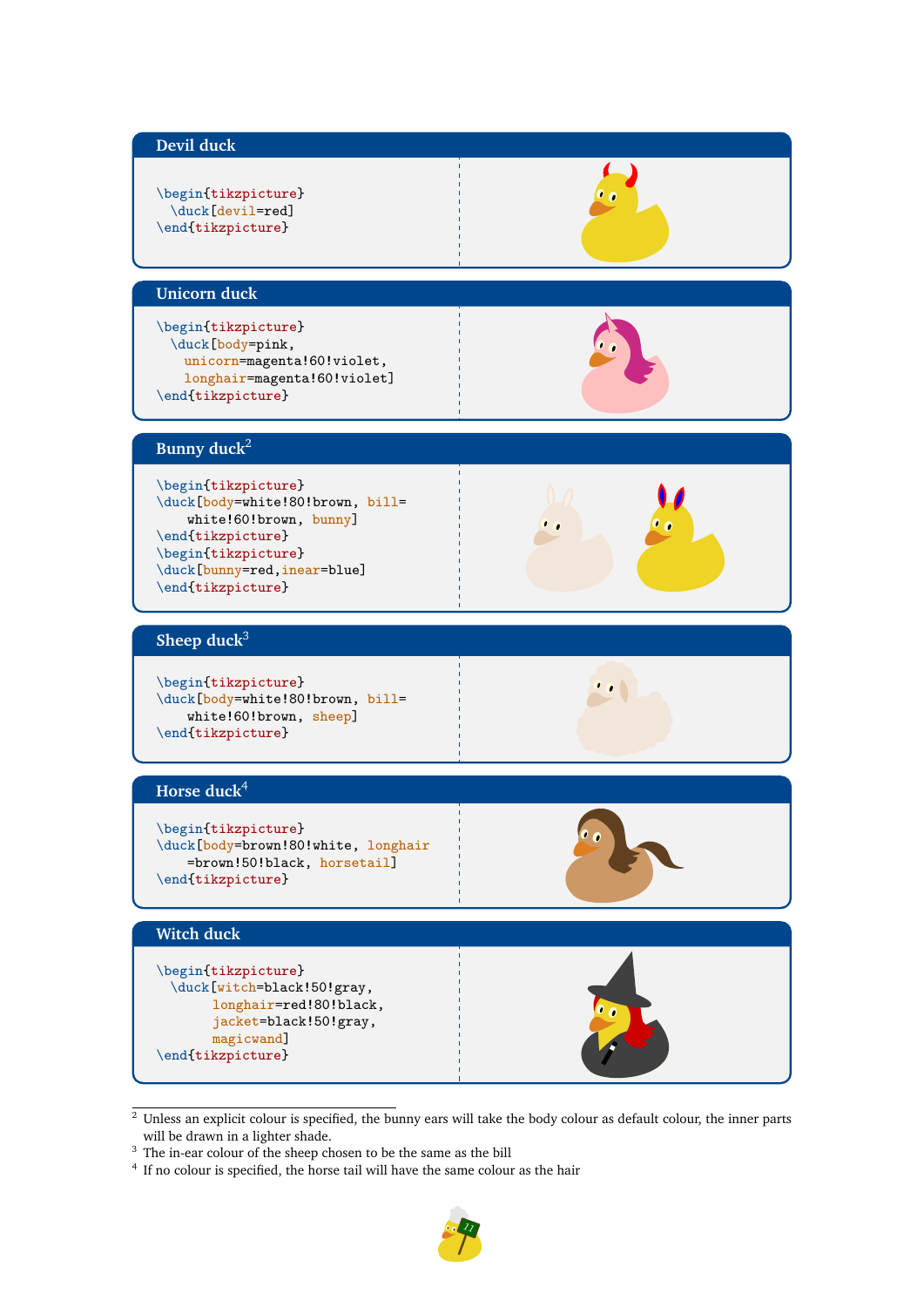#### <span id="page-11-0"></span>**Magic duck**

\begin{tikzpicture} \duck[magichat,magicwand] \end{tikzpicture} \begin{tikzpicture} \duck[magichat=teal, magicstars=blue!30!cyan, magicwand] \end{tikzpicture}



#### **Glasses duck**

\begin{tikzpicture} \duck[glasses=red!50!black] \end{tikzpicture} \begin{tikzpicture} \duck[squareglasses=blue!50!black] \end{tikzpicture}



#### **Sunglasses duck**

\begin{tikzpicture} \duck[sunglasses=blue] \end{tikzpicture}

#### **Superhero duck**

\begin{tikzpicture} \duck[mask=teal,cape=teal] \end{tikzpicture}



#### **Signpost duck**

\begin{tikzpicture} \duck[signpost=42] \end{tikzpicture} \begin{tikzpicture} \duck[signpost=\scalebox{0.4}{ \parbox{2cm}{\color{black} \centering Science\\ first}}, signcolour=brown!70!gray, signback=white!80!brown] \end{tikzpicture}



#### **Speaking duck**<sup>5</sup>

\begin{tikzpicture} \duck[speech={Bla},bubblecolour= cyan!20!white,laughing] \end{tikzpicture}



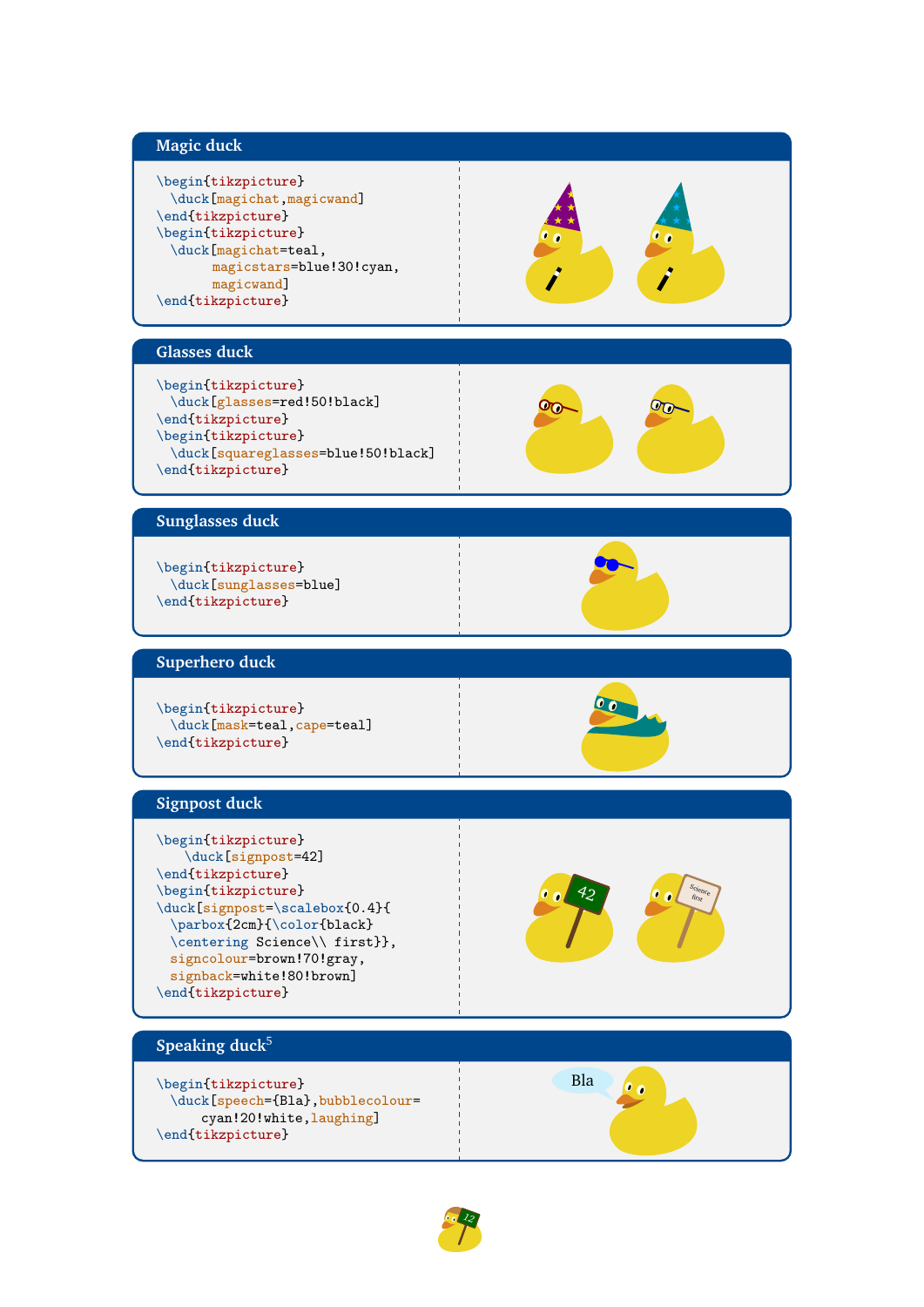<span id="page-12-0"></span>

 $\frac{5}{5}$  Both the speech and thought bubble are inspired by the wonderful [ducksay package](https://www.ctan.org/pkg/ducksay)

<sup>&</sup>lt;sup>6</sup> In case the duck is wearing a jacket, the buttons are positioned a bit lower

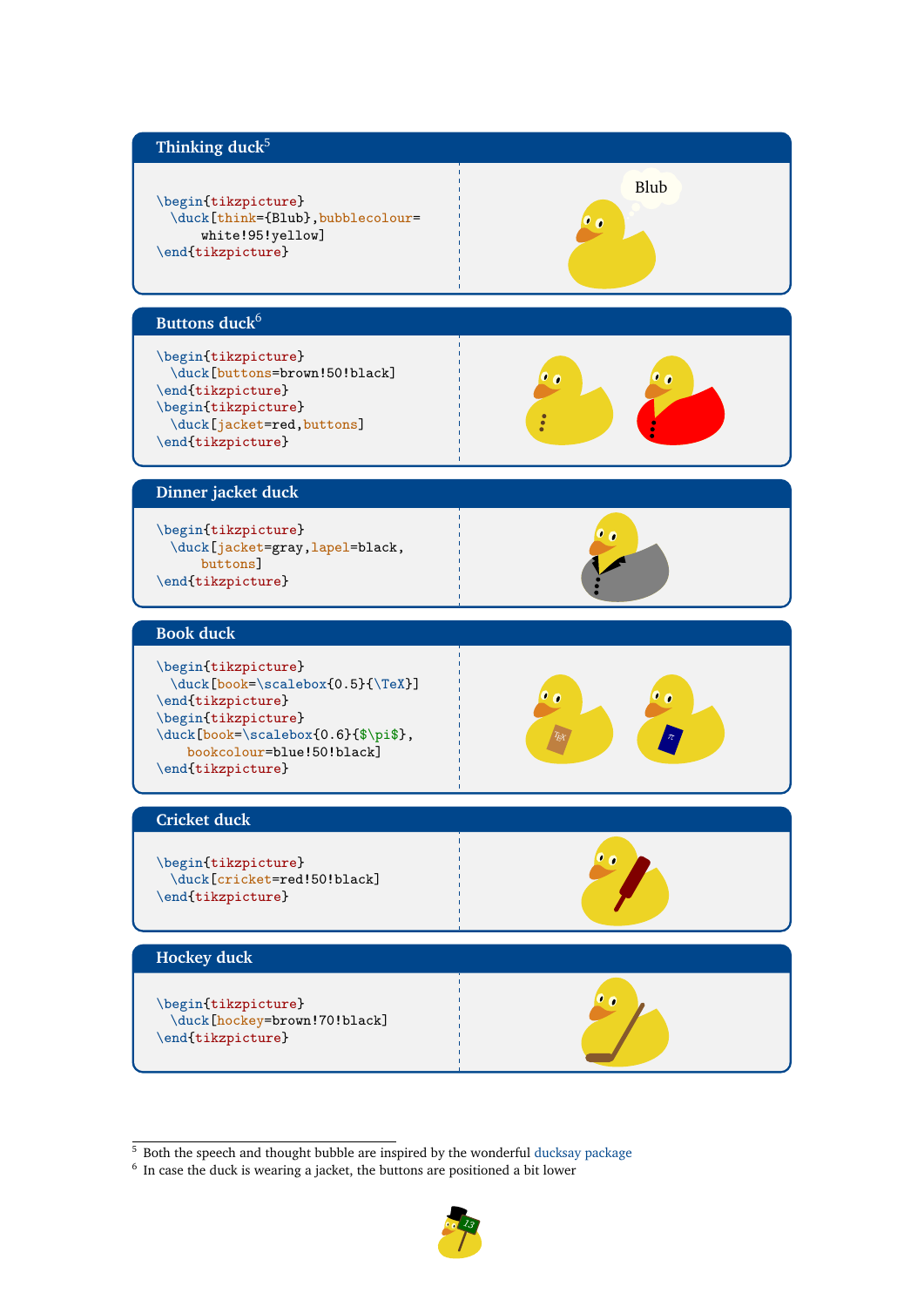<span id="page-13-0"></span>

 $^8\,$  Dedicated to the Counter Wizard (aka Christian Hupfer)



 $\frac{7}{7}$  The football duck is simplified version from an answer by Carla Maggi, [https://tex.stackexchange.com/](https://tex.stackexchange.com/a/387126/36296) [a/387126/36296](https://tex.stackexchange.com/a/387126/36296)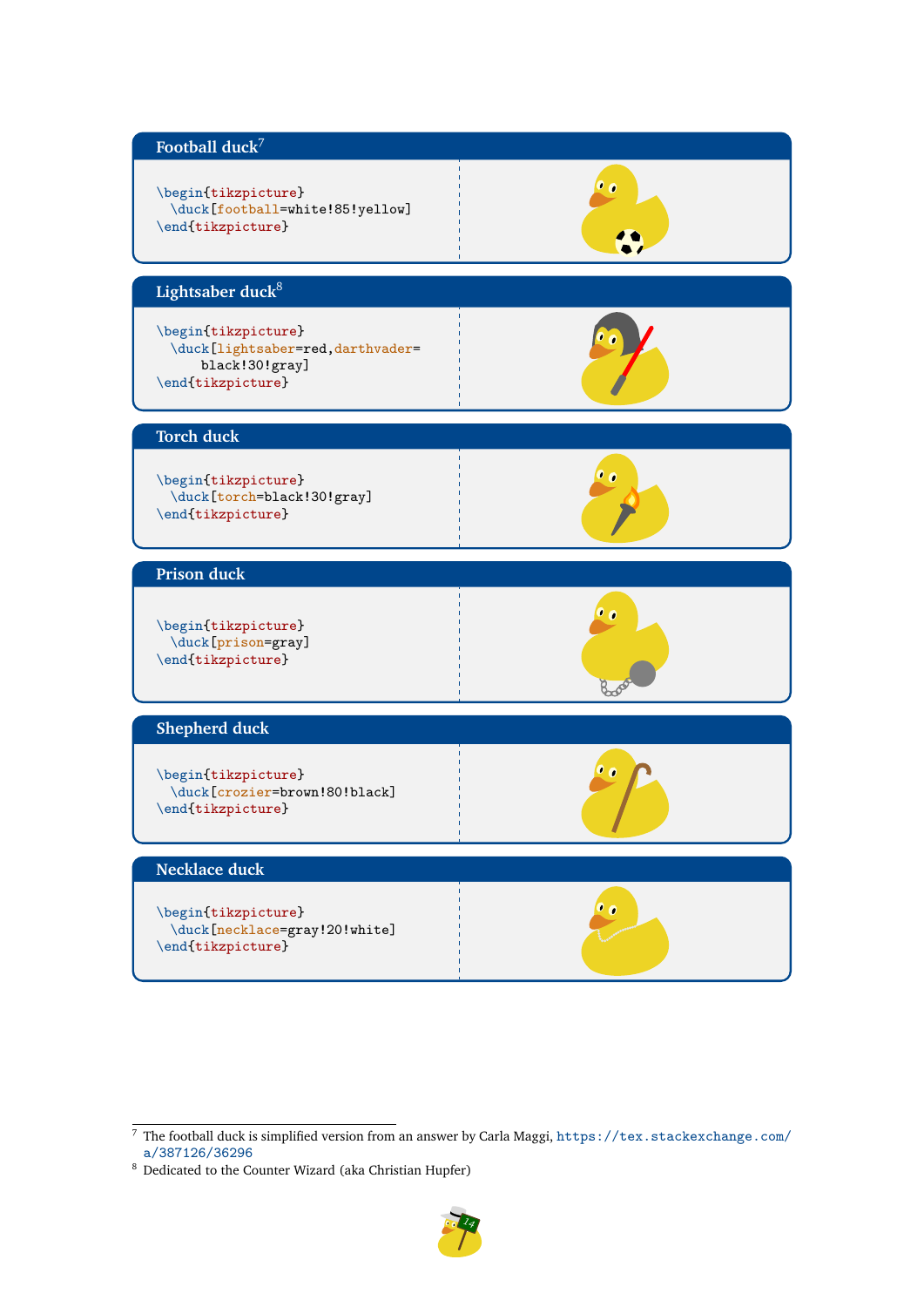#### <span id="page-14-0"></span>**Icecream duck**

\begin{tikzpicture} \duck[icecream] \end{tikzpicture} \begin{tikzpicture} \duck[icecream=brown, flavoura=green!50!brown, flavourb=white, flavourc=red] \end{tikzpicture}



#### **Chef duck**<sup>9</sup>

\begin{tikzpicture} \duck[chef=white!95!yellow, rollingpin=brown!80!black] \end{tikzpicture}



#### **Cake duck**

\begin{tikzpicture} \duck[cake=red!50!violet!80!black] \end{tikzpicture}



#### **Pizza duck**

\begin{tikzpicture} \duck[pizza] \end{tikzpicture}



 $^{\prime\hspace{-0.1cm}\bullet}$  o

88

#### **Baguette duck**

\begin{tikzpicture} \duck[baguette=brown] \end{tikzpicture}

# **Cheese duck** \begin{tikzpicture}

\duck[cheese=orange] \end{tikzpicture}

<sup>9</sup> The chef duck is based on an idea by Carla Maggi, please see the following link for a more sophisticated version of the toque and the rolling pin: <https://tex.stackexchange.com/a/387126/36296>

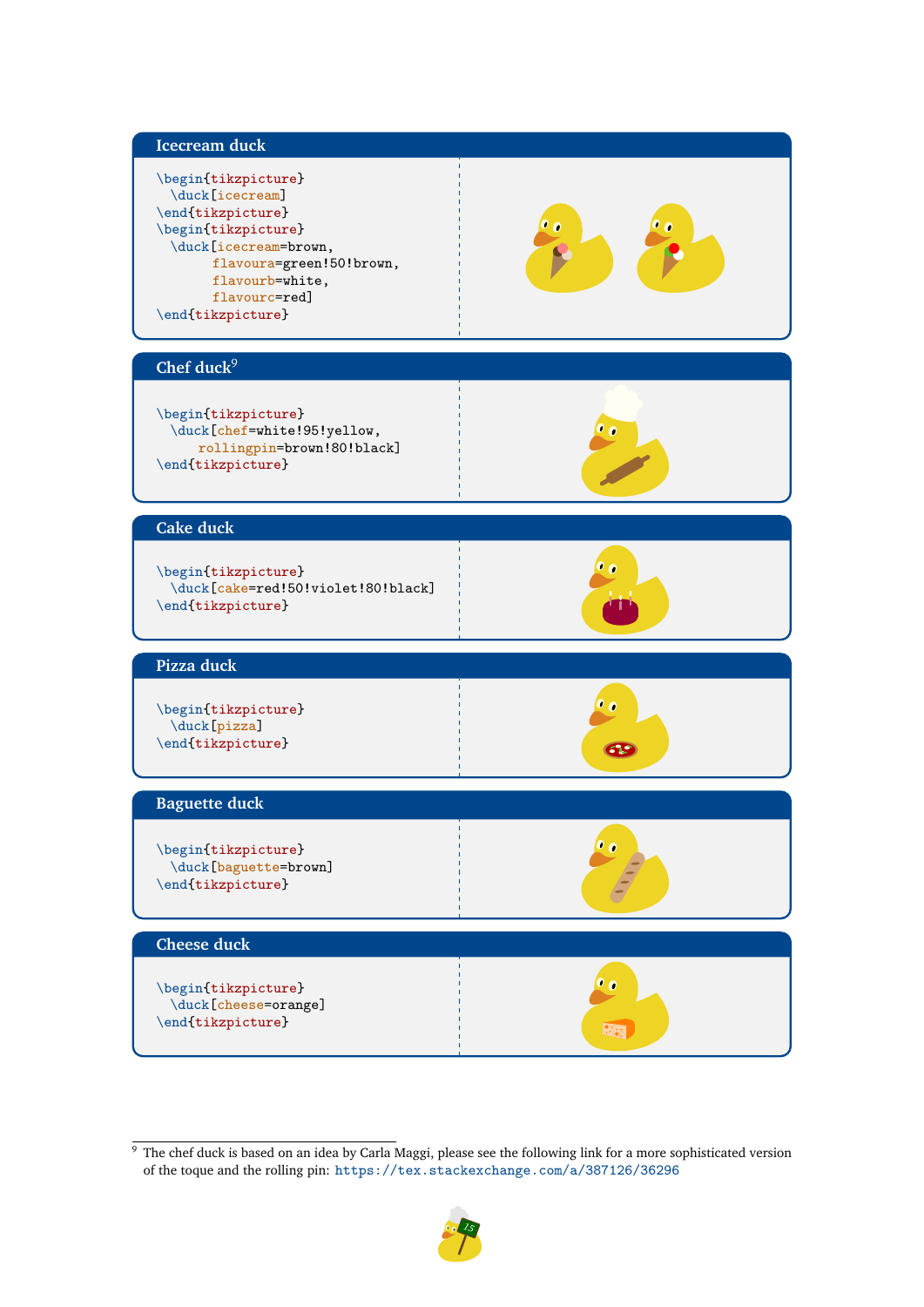<span id="page-15-0"></span>

 $^{11}\mathrm{The}$  basket and Easter basket was kindly contributed by Benito van der Zander



<sup>&</sup>lt;sup>10</sup>According to the resident Italian wine expert of the [TeX.SE chatroom,](https://chat.stackexchange.com/transcript/message/40103109) the duck is drinking a fine Brunello di Montalcino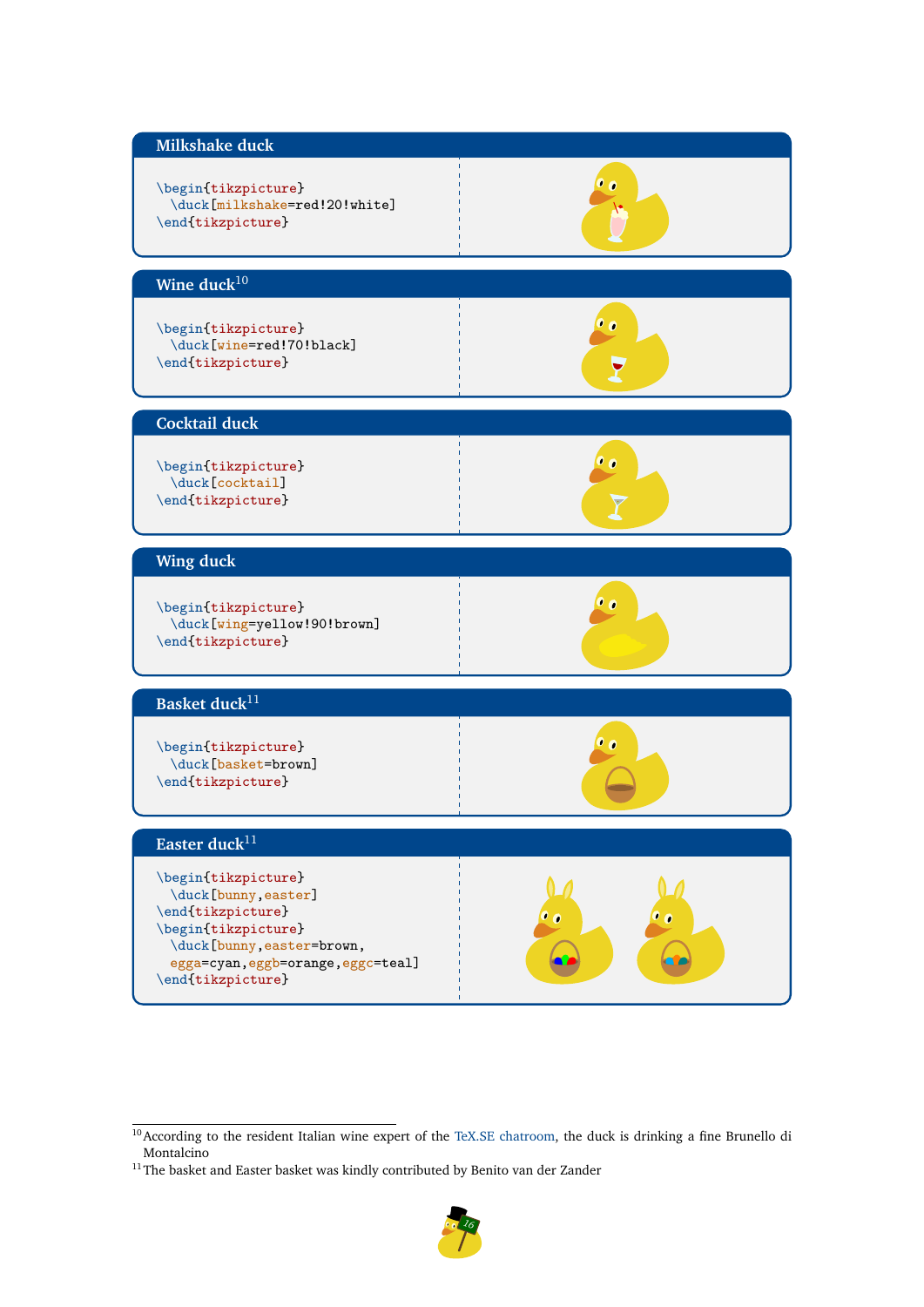<span id="page-16-0"></span>

 $12$ The snowduck is dedicated to all Japanese TEX users

 $^{13}\mathrm{The}$  crystal ball is kindly contributed by @marmot

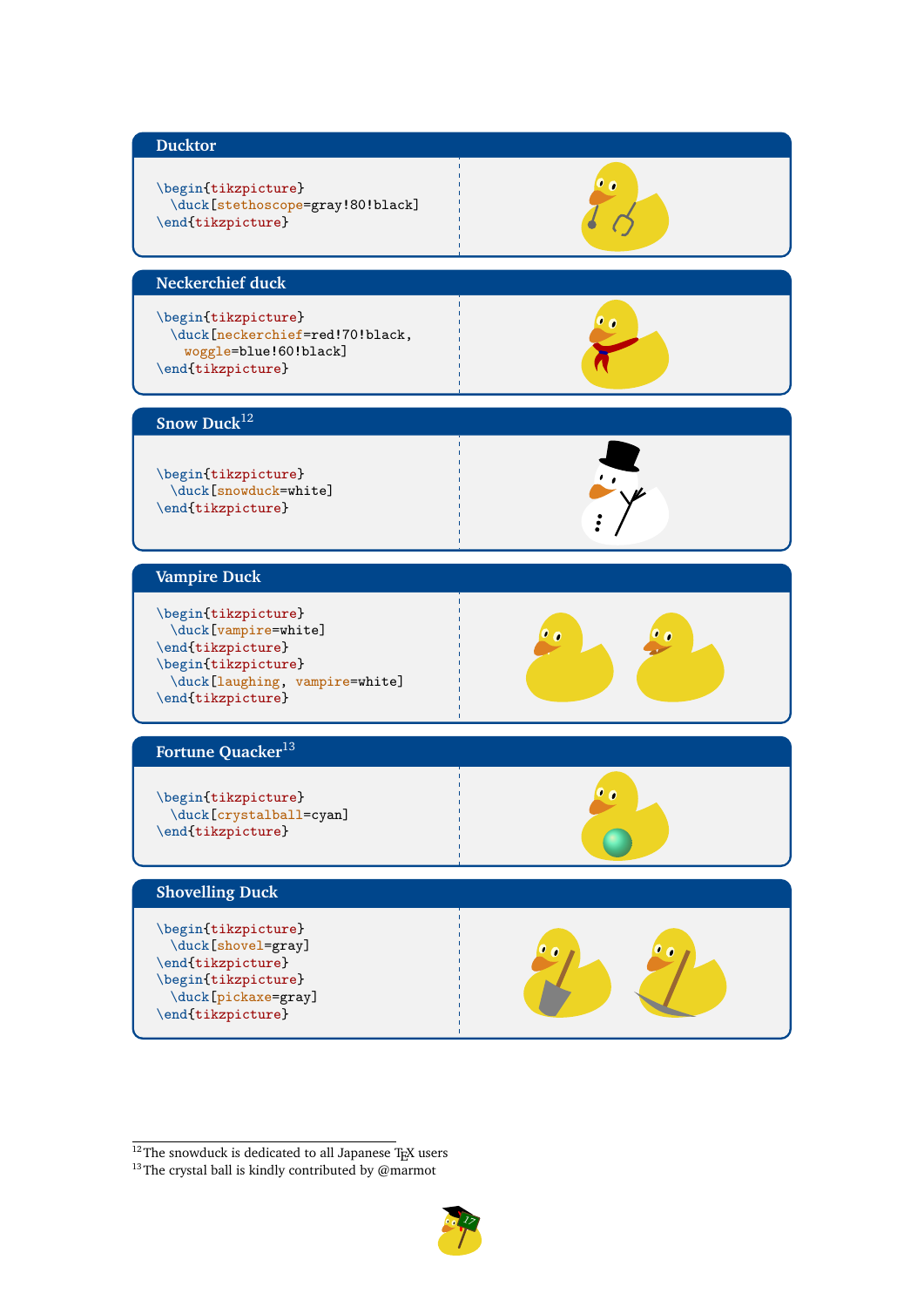<span id="page-17-0"></span>

| <b>Umbrella Duck</b>                                                                                                                       |                        |
|--------------------------------------------------------------------------------------------------------------------------------------------|------------------------|
| \begin{tikzpicture}<br>\duck[umbrella=cyan]<br>\end{tikzpicture}<br>\begin{tikzpicture}<br>\duck[umbrellaclosed=cyan]<br>\end{tikzpicture} | n<br>ø                 |
| <b>Handbag Duck</b>                                                                                                                        |                        |
| \begin{tikzpicture}<br>\duck[handbag=red!70!black]<br>\end{tikzpicture}                                                                    |                        |
| Overleaf Duck <sup>14</sup>                                                                                                                |                        |
| \begin{tikzpicture}<br>\duck[overleaf]<br>\end{tikzpicture}                                                                                | <b><u>Overleaf</u></b> |

<sup>14</sup> added to celebrate that Ti*k*Zducks are now also available on overleaf, see [https://www.overleaf.com/](https://www.overleaf.com/blog/tex-live-upgrade-september-2019) [blog/tex-live-upgrade-september-2019](https://www.overleaf.com/blog/tex-live-upgrade-september-2019)

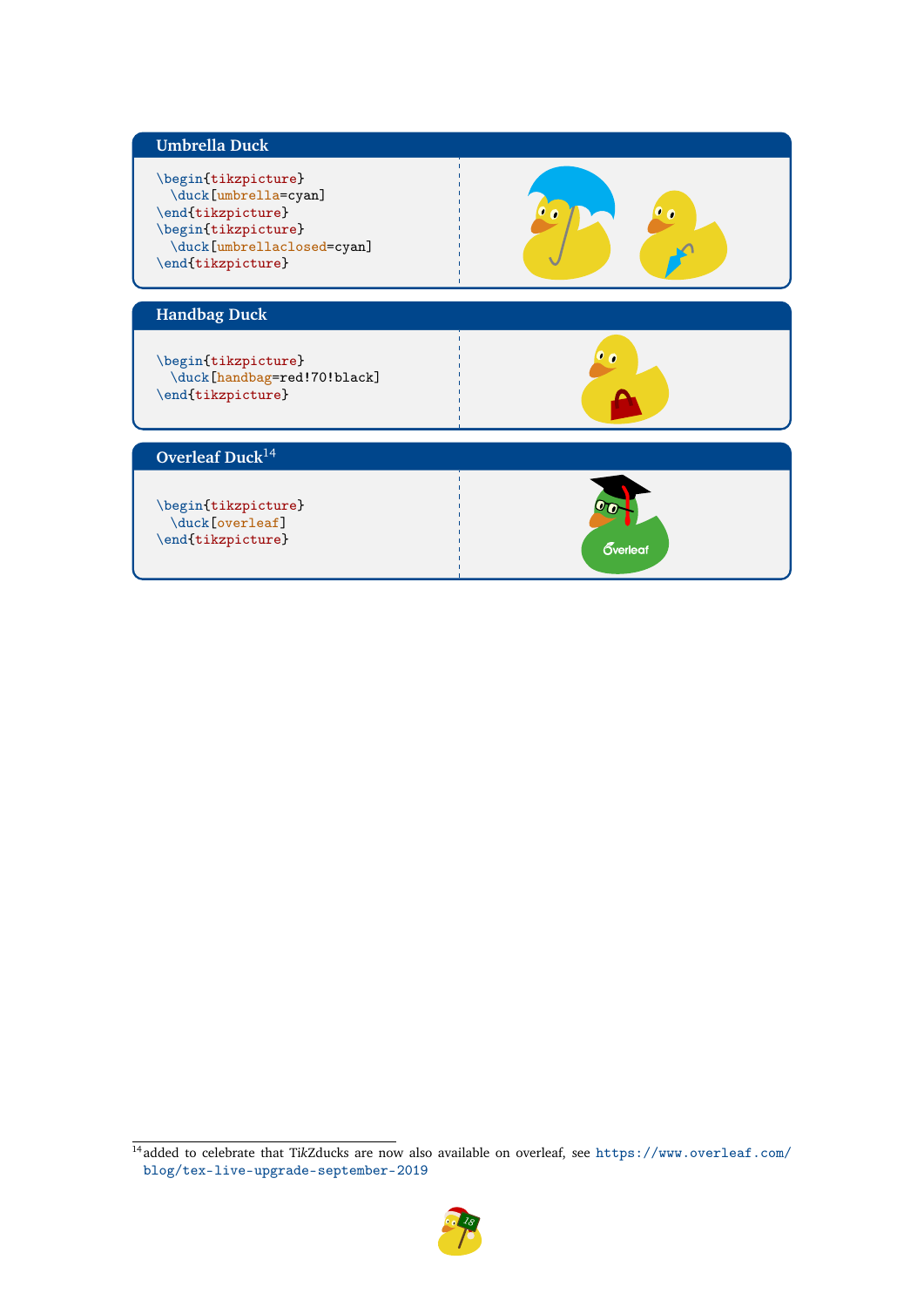## 3 Random ducks

With all these available accessories it might be hard to decide which one to choose, but don't worry the Ti*k*Zducks provide a solution for this dilemma, the random duck, or short \randuck, which automatically creates a duck with a randomly chosen accessories and something on top of the head (hair, a hat, ears, alien antenna ...)



In case the duck should not be completely random, but only some of the random elements are desired, these can be accessed independently by using \randomhead and \randomaccessories for a random headpiece and a random accessories, respectively. Small caveat: Before using \randomhead or \randomaccessories, \shuffleducks has to be used to provide the random items (for \randuck this is done automatically).



## 4 Further customisation

This package will never be able to do everything every potential user might want to do, as this number quickly approaches  $\infty$  – but as the ducks are simply things inside tikzpictures, all the heavy weapons of the Ti*k*Z package are available for further customisation.



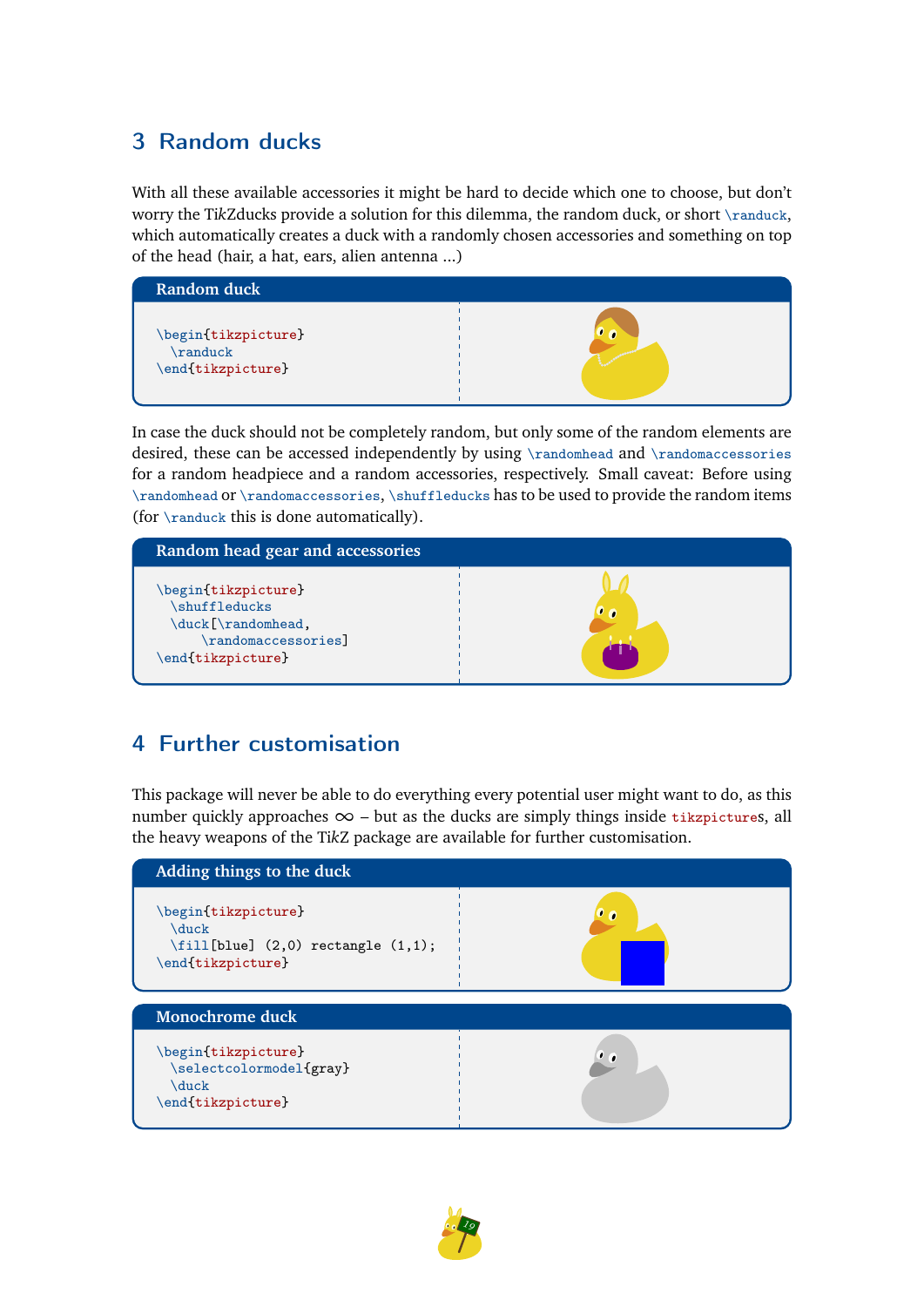<span id="page-19-0"></span>For convenience the more complex paths of this package are stored in macros, which can easily be reused:



In detail, the following paths are available:

```
\duckpathbody, \duckpathgrumpybill, \duckpathbill, \duckpathtshirt, \duckpathjacket,
\duckpathcape, \duckpathshorthair, \duckpathlonghair, \duckpathcrazyhair,
\duckpathrecedinghair, \duckpathcrown, \duckpathmohican, \duckpathmullet,
\duckpathqueencrown, \duckpathkingcrown, \duckpathdarthvader, \duckpathhorsetail
```
In case one of the other shapes is needed, please have a look at the package source code, which can be found in tikzducks.sty.

To ease the placement of further accessories, some particular spots of the duck are marked with TikZ coordinates, namely the wing, head, bill and tail.



To distinguish coordinates from multiple ducks in the same tikzpicture, one can name the ducks using the option name. If this option is used, the coordinates are prefixed with the respective name and a dash: <name>-<coordinate>.



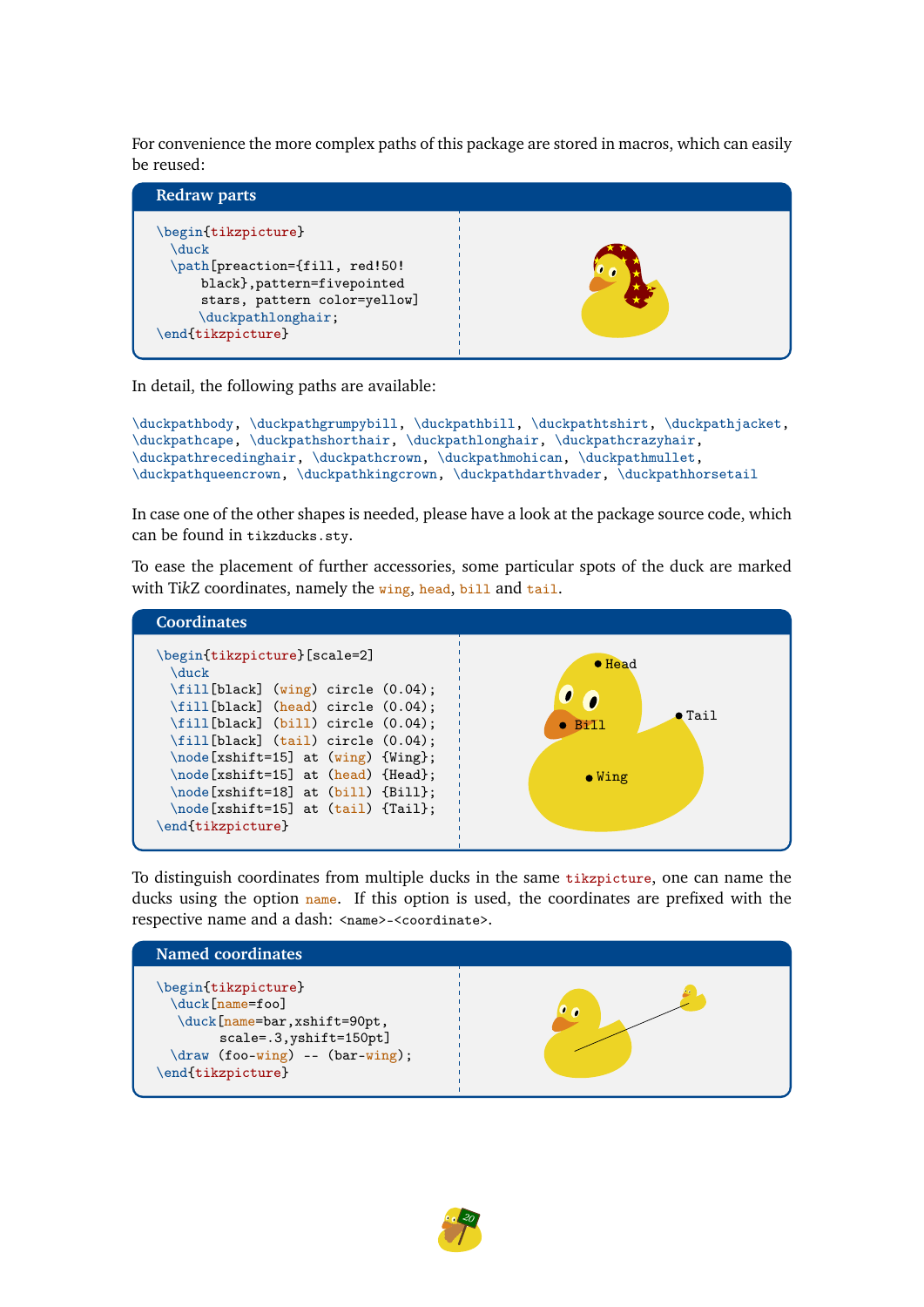<span id="page-20-0"></span>Sometimes it might desirable to add things at a specific z-position, for example re-draw a t-shirt with some pattern that should be below the duck's hair and accessories. To facilitate this the TikZducks provide a couple of hooks: \duckhookbackground, \duckhookbody, \duckhookclothing, \duckhookhair, \duckhookhat and \duckhookforeground.



These hooks can be defined by the user as needed:



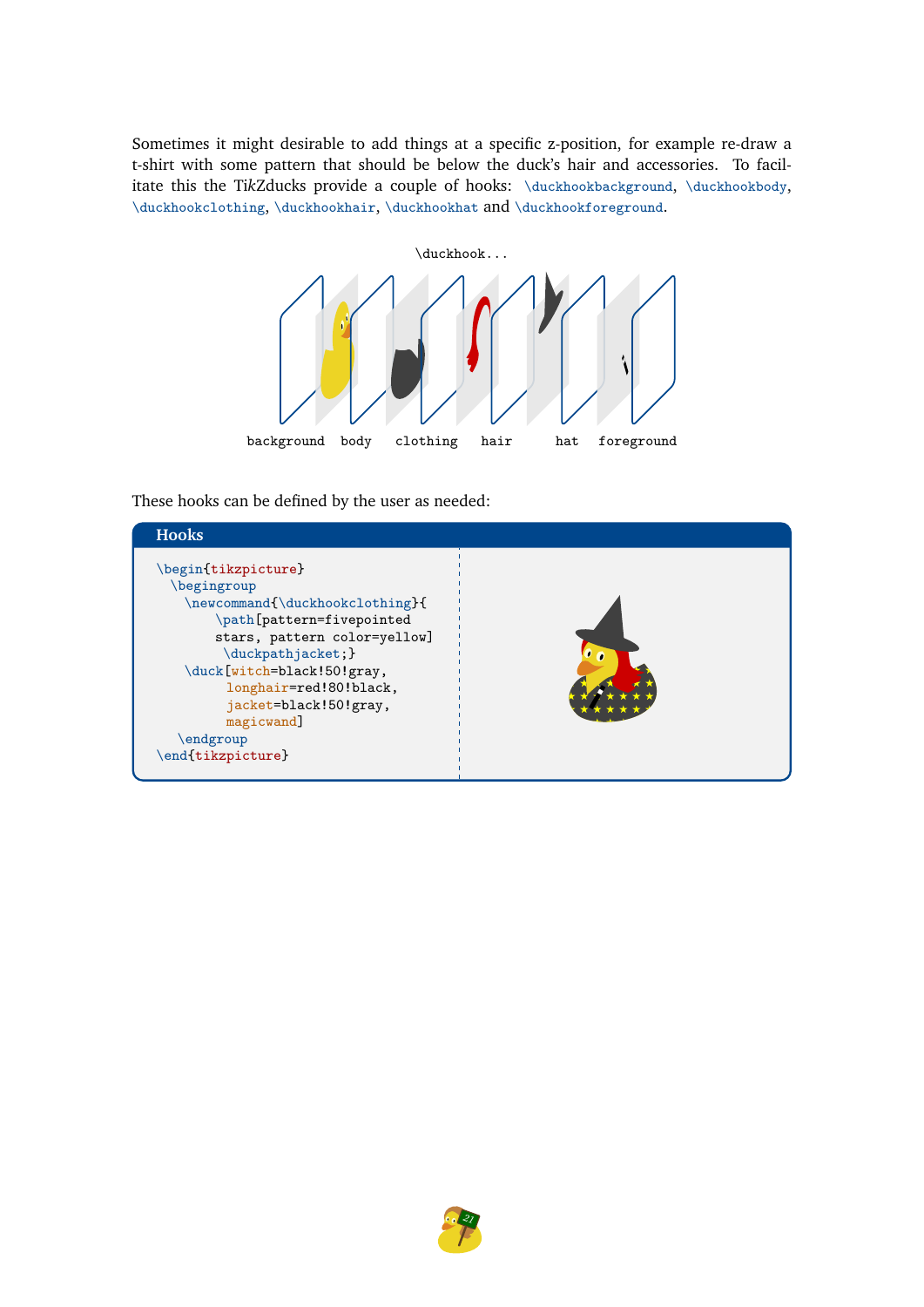## <span id="page-21-1"></span><span id="page-21-0"></span>5 Football ducks – contributed by Carla Maggi

Ti*k*Zducks are huge sports fans! They do a lot of different sports themselves (see all the piece of sports equipment amongst the accessories), but to cheer their favourite teams, they need suitable fan clothing. In [The Duck Pond](https://tex.stackexchange.com/a/387126/36296) Carla Maggi was so kind to contribute the necessary code to dress the ducks in their team's colours.

A (non-representative) survey<sup>15</sup> showed that most sports jerseys can be emulated by drawing stripes of various colours, sizes and orientations – and this is exactly what the stripes macro does, drawing stripes across the shape of the duck's jacket. In order to preserve the whole flexibility of this powerful macro, it was integrated as an independent command into the Ti*k*Zducks package, this means it can simply be used on top of a drawn duck:



This may be impractical as the stripes are drawn on top of any accessories or hair the duck may have. Therefore the option stripes let's you inject any code you would normally use to draw the stripes at the correct layer above the duck's clothing but beneath the hair and accessories:



Not all teams wear vertically stripped jerseys, therefore many parameters can be adjusted to best emulate your favourite teams jerseys. The available options are:

| color    | colour of the stripes, default: black           |
|----------|-------------------------------------------------|
| distance | periodicity length of the stripes, default: 0.3 |
| width    | stripe width, default: 0.15                     |
| height   | length of the stripes, default: 2.7             |
| initialx | x coordinate of staring point, default: 0.1     |
| initialy | y coordinate of staring point, default: -0.3    |
| rotate   | rotation angle in degree, default: -10          |
| emblem   | possibility to add logos etc., default: empty   |

Please note that the colour of the stripes only affects the stripes themselves, to influence the colour of the empty space between the stripes, clothe the duck with a tshirt or jacket of the desired colour underneath the stripes.

<sup>15</sup> see the selection of jerseys in <https://tex.stackexchange.com/a/387126/36296>

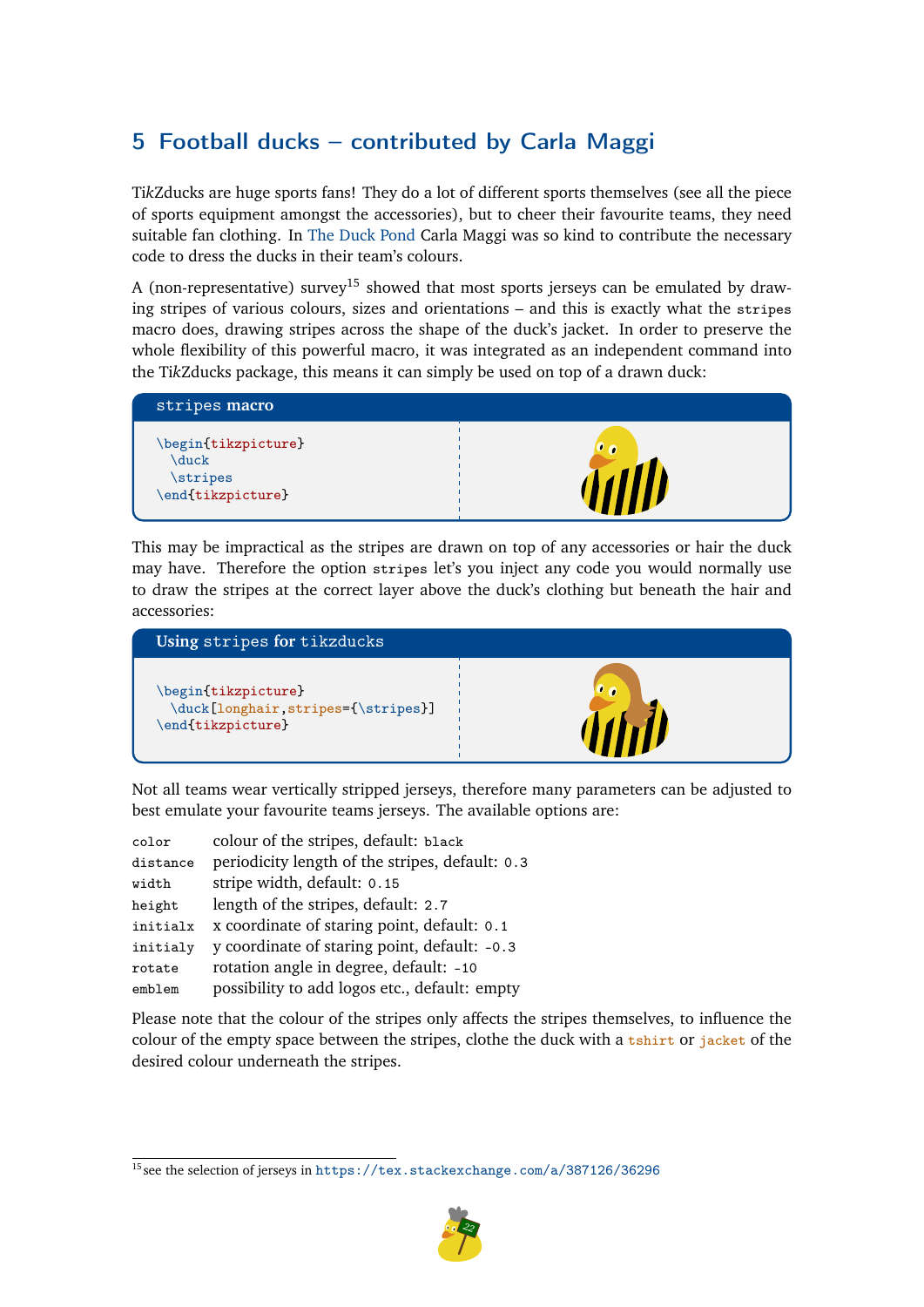#### stripes **options**

```
\begin{tikzpicture}
 \duck[stripes]
\end{tikzpicture}
\begin{tikzpicture}
 \duck[stripes={
       \stripes[color=blue]}]
\end{tikzpicture}
\begin{tikzpicture}
\duck[stripes={
     \stripes[distance=0.6]}]
\end{tikzpicture}
\begin{tikzpicture}
\duck[stripes={
     \stripes[width=0.03]}]
\end{tikzpicture}
\begin{tikzpicture}
\duct[strings={\strut\scriptsize\hspace{6pt}$\strut}\includegraphics[width=0.3cm]{
    example-image-a}}]}]
\end{tikzpicture}
\begin{tikzpicture}
\duck[stripes={
     \stripes[height=1.0]}]
\end{tikzpicture}
\begin{tikzpicture}
\duck[stripes={
     \stripes[initialx=1]}]
\end{tikzpicture}
\begin{tikzpicture}
\duck[stripes={
     \stripes[initialy=0.8]}]
\end{tikzpicture}
\begin{tikzpicture}
\duck[stripes={
     \stripes[rotate=45]}]
\end{tikzpicture}
\begin{tikzpicture}
\duck[stripes={
     \stripes[rotate=-45]}]
\end{tikzpicture}
                                                    A
```
For more complex or multicoloured designs the stripes can easily be stacked on top of each other:



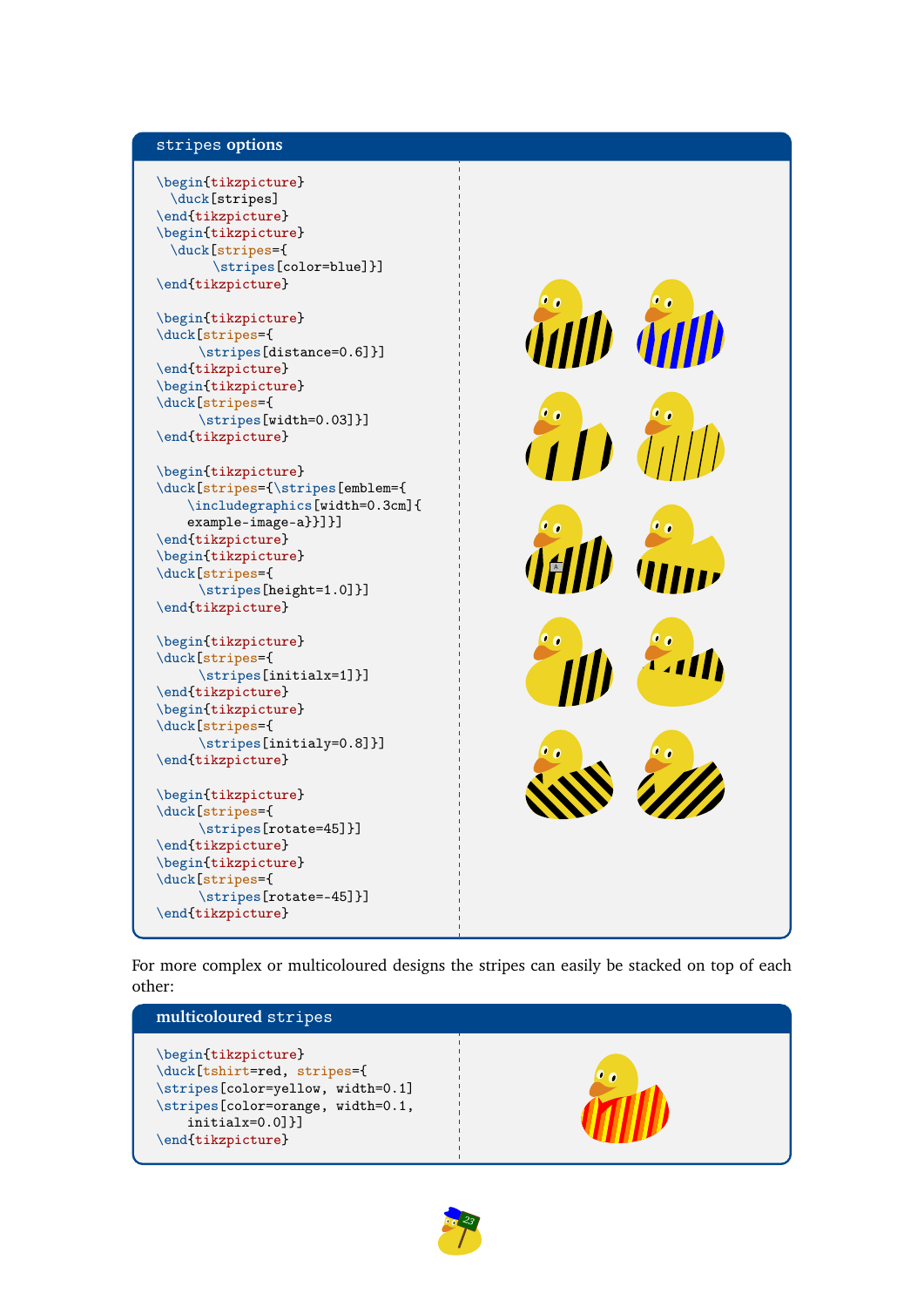<span id="page-23-0"></span>A few examples to see stripes in action:



\end{tikzpicture}

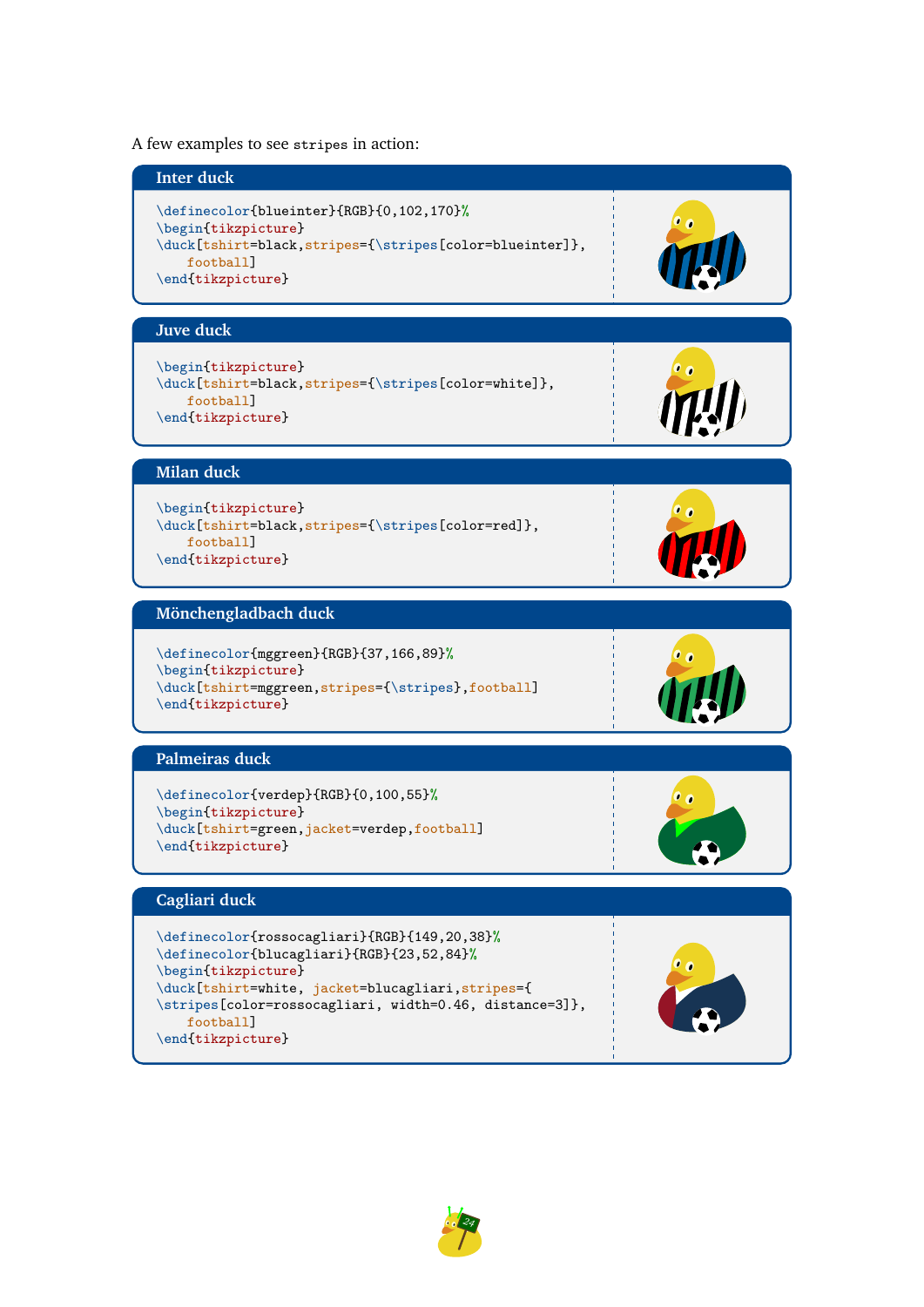#### <span id="page-24-0"></span>**Sampdoria duck**

```
\begin{tikzpicture}
\duck[tshirt=blue, jacket=blue,stripes={
\stripes[color=white,rotate=-90,width=0.6,distance=1]
\stripes[color=red,rotate=-90,width=0.2,distance=1.2]
\stripes[color=black,rotate=-90,width=0.1,distance=1.3]
},football]
\end{tikzpicture}
```
#### **Brescia duck**

```
\begin{tikzpicture}
\duck[tshirt=blue, jacket=blue,stripes={
 \stripes[color=white, rotate=-70, width=0.22,distance
     =1.1, initialy=0.01]
 \stripes[color=white, rotate=40, width=0.2, distance
     =1.8, initialy=1.0,initialx=0.285]
},football]
\end{tikzpicture}
```
## 6 Examples

To see more examples of what can be done with the Ti*k*Zducks, you are invited to visit [https:](https://github.com/samcarter/tikzducks) [//github.com/samcarter/tikzducks](https://github.com/samcarter/tikzducks).

If you have created a duck you would like to share with the community, I would be happy to add it to this collection, just make a pull request or open an issue in the bug tracking system.